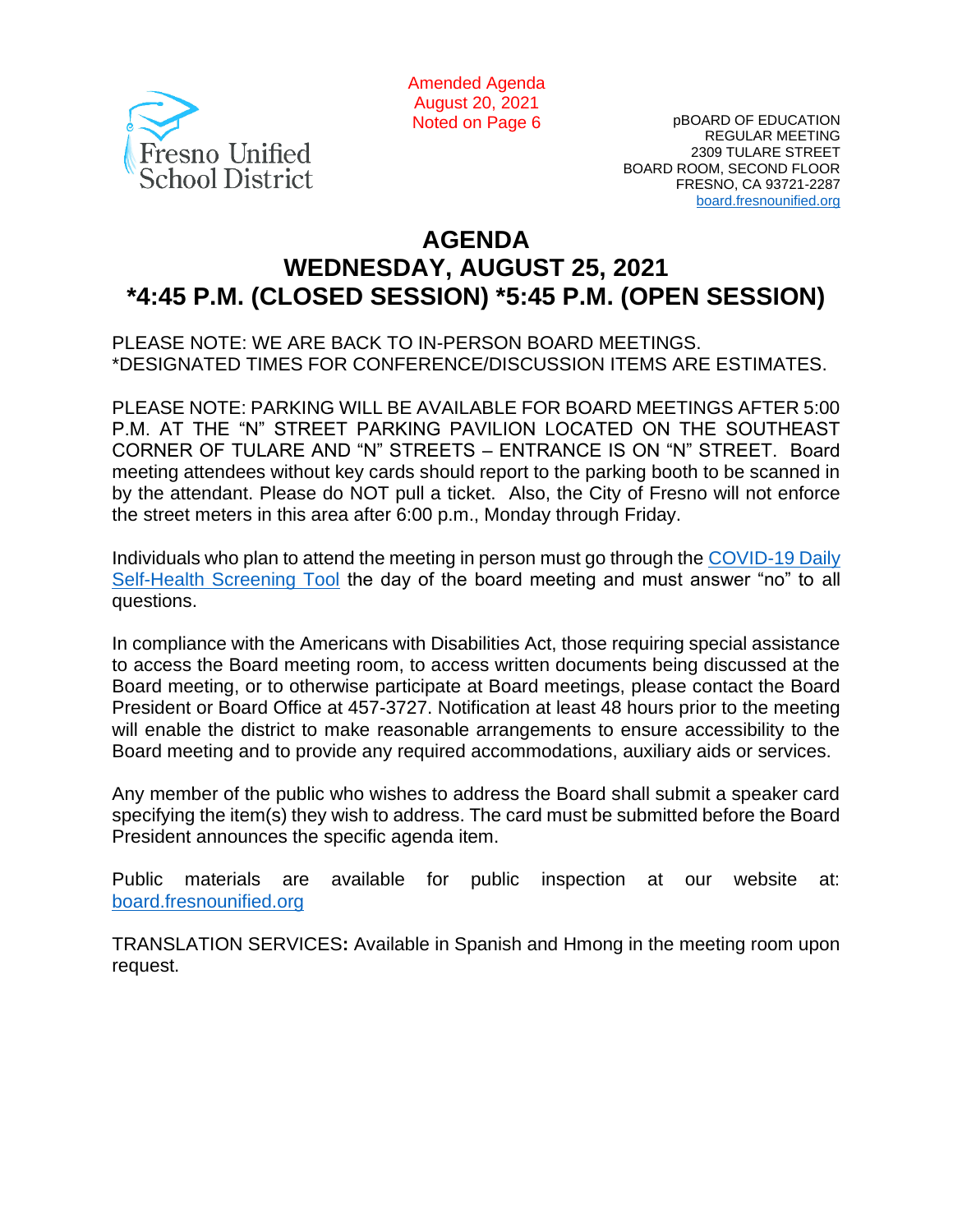**\*4:45 P.M**. **CALL** Meeting to Order **OPPORTUNITY** for Public Comment on Closed Session Agenda Items **RECESS** for Closed Session to discuss the following**:**

- 1. Student Expulsions Pursuant to Education Code Section 35146.
- 2. Conference with Labor Negotiator (Government Code Section 54957.6); FUSD Negotiator(s): Paul Idsvoog; Employee Organizations(s): FTA, CSEA, Chapter 125, CSEA, Chapter 143, SEIU, Local 521, FASTA/SEIU, Local 521/CTW, CLC, Fresno Unified Building & Construction Trades/FTA; International Association of Machinists and Aerospace Workers (IAMAW), Unrepresented Employees: All Management, Confidential, and Supervisory Employees.
- 3. Public Employee Discipline/Dismissal/Release/Reassignment/Resignation.
- 4. Public Employment/Appointment (Government Code Section 54957).
- 5. Conference with Legal Counsel Existing Litigation (Government Code Section 54956.9(d)(1)).
	- a. Malaga County Water District v. Fresno Unified School District Fresno Superior Court Case No. CECG02666

**\*5:45 P.M., RECONVENE** and report action taken during Closed Session, if any.

#### **PLEDGE OF ALLEGIANCE**

A staff member will lead the flag salute.

#### **HEAR Report from Superintendent**

#### **BOARD/SUPERINTENDENT COMMUNICATION**

#### **OPPORTUNITY for Public Comment on Consent Agenda Items**

**ALL CONSENT AGENDA** items are considered routine by the Board of Education and will be enacted by one motion. There will be no separate discussion of items unless a Board member so requests, in which event, the item(s) will be considered following approval of the Consent Agenda.

## **A. CONSENT AGENDA**

#### **A-1, APPROVE Personnel List**

Included in the Board binders is the Personnel List, Appendix A, as submitted. The Superintendent recommends approval. Fiscal impact: There is no fiscal impact to the district at this time. Contact person: Paul Idsvoog, telephone 457-3548.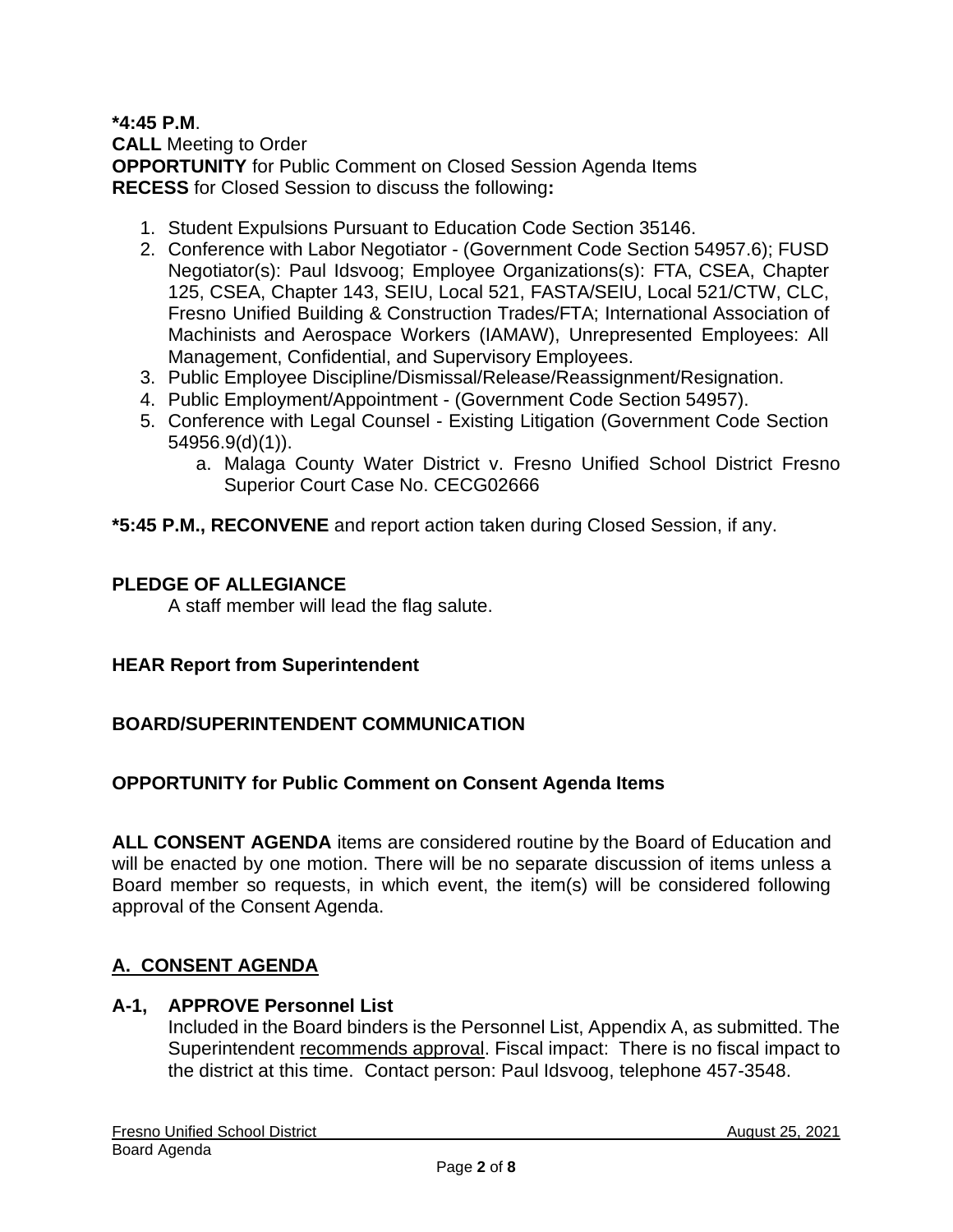## **A. CONSENT AGENDA - continued**

### **A-2, ADOPT Findings of Fact and Recommendations of District Administrative Board**

The Board of Education received and considered the Findings of Fact and Recommendations of District Administrative Panels resulting from hearings on expulsion and readmittance cases conducted during the period since the August 11, 2021 Regular Board Meeting. The Superintendent recommends adoption. Fiscal impact: There is no fiscal impact to the district at this time. Contact person: Kim Mecum, telephone 457-3731.

#### **A-3, APPROVE Minutes from Prior Meeting**

Included in the Board binders are the draft minutes for the August 03, 2021 Special Board Meeting and the August 11, 2021 Regular Board Meeting. The Superintendent recommends approval. Fiscal impact: There is no fiscal impact to the district at this time. Contact person: Dr. Robert G. Nelson, telephone 457-3884.

#### **A-4, ADOPT Variable Term Waiver**

Included in the Board binders is a Variable Term Waiver for a teacher that has exhausted the Provisional Internship Permit (PIP) and the Short-term Staff Permit (STSP). The Superintendent recommends adoption. Fiscal impact: There is no fiscal impact to the district at this time. Contact person: Paul Idsvoog, telephone 457-3548.

#### **A-5, ADOPT Variable Term Waiver for Career Technical Education Credential Holders**

Included in the Board binders is the communication from Fresno County Superintendent of Schools explaining the recommendations for the Variable Term Waiver for Career Technical Education (CTE) Credential holders. The Commission on Teacher Credentialing (CTC) has stated the Preliminary CTE credential holders should be issued a Variable Term Waiver for the English Learner Authorization until the CTE program is completed. The English Learner classes are embedded in the CTE program. Individuals will not have the English Learner Authorization stated on their credential document until the CTE program is completed and the clear credential is issued. The Superintendent recommends adoption. Fiscal impact: There is no fiscal impact to the district at this time. Contact person: Paul Idsvoog, telephone 457-3548.

#### **A-6, APPROVE Provisional Internship Permits**

Included in the Board binders are Provisional Internship Permit (PIP) recommendations to rehire or hire upon Board approval. The Superintendent recommends approval. Fiscal impact: There is no fiscal impact to the district at this time. Contact person: Paul Idsvoog, telephone 457-3548.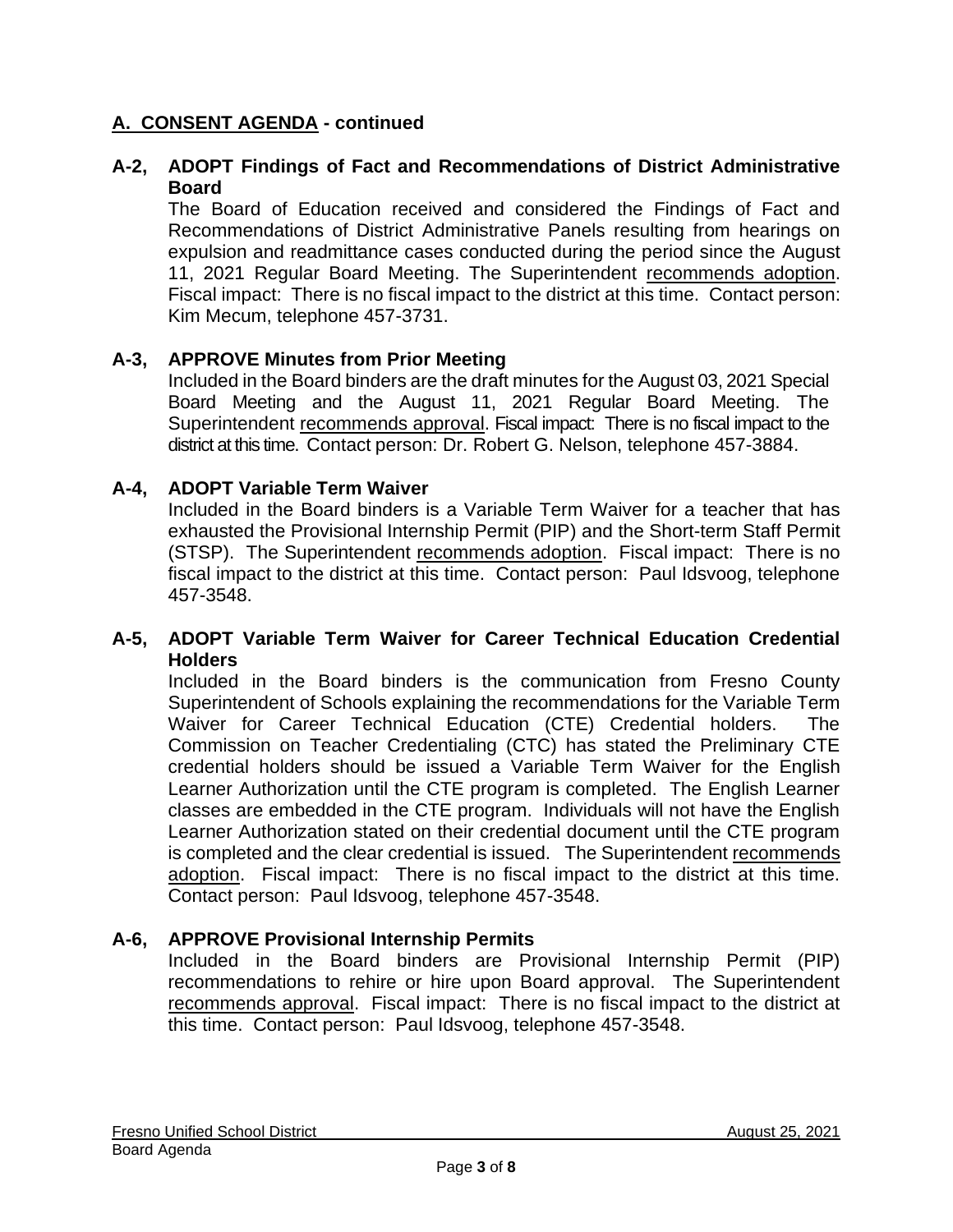## **A. CONSENT AGENDA – continued**

#### **A-7, APPROVE 2021/22 Spring Release Consolidated Application to the California Department of Education**

Included in the Board binders is a budget summary for the Consolidated Application (Con App). The Con App is a tool used by the California Department of Education to distribute funds from federal programs to school districts across California. The funds received from this application enable the district to serve students through activities described in each School Plan for Student Achievement (SPSA) and in the district's Local Control and Accountability Plan (LCAP). The Superintendent recommends approval. Fiscal impact: Total funding for categorical programs was included in the 2021/22 Adopted Budget approved by the Board on June 16, 2021. Contact person: Santino Danisi, telephone 457- 6226.

#### **A-8, APPROVE Representatives to the State Center Adult Education Consortium Executive Board**

Included in the Board binders is an approval document that names Gary Schlueter, Vice Principal, and Keda Buttles, Vice Principal, as Fresno Unified School District representatives to the State Center Adult Education Consortium (SCAEC) Executive Board. An official member representative and alternate are necessary to ensure that Fresno Unified has a full voice in the decision-making process in the SCAEC, including the disbursement of consortium funds to provide adult education courses and student support services authorized by AB104, Section 84913. The Superintendent recommends approval. Fiscal impact: There is no fiscal impact to the district at this time. Contact person: Kim Mecum, telephone 457-3731

## **A-9, RATIFY Seven Retiree Contracts for Teachers at Fresno Adult School**

Included in the Board binders are seven retiree contracts for part-time teachers at the Fresno Adult School. The Fresno Adult School would like to continue to receive teaching services of long-time teachers that provide valuable experience and allow for schedule flexibility in their respective content areas. Fresno Adult School is asking for acceptance of these candidates to be rehired with a Retiree Contract for Fresno Unified School District for the 2021/22 school year. The Superintendent recommends ratification. Fiscal impact: Sufficient funds in the amount of \$271,000 are available in the California Adult Education Program allocation. Contact person: Kim Mecum, telephone 457-3731.

## **A-10, RATIFY Agreement with Eurgubian Academic Center**

Included in the Board binders is an agreement with the Eurgubian Academic Center that will provide tutoring services, homework help, and mentoring support to seventh and eighth grade students at Tenaya Middle School. This tutoring program will take place immediately after school. All Tenaya students are welcome to attend for support. This contract will begin August 01, 2021 and will end on June 30, 2022. The Superintendent recommends ratification. Fiscal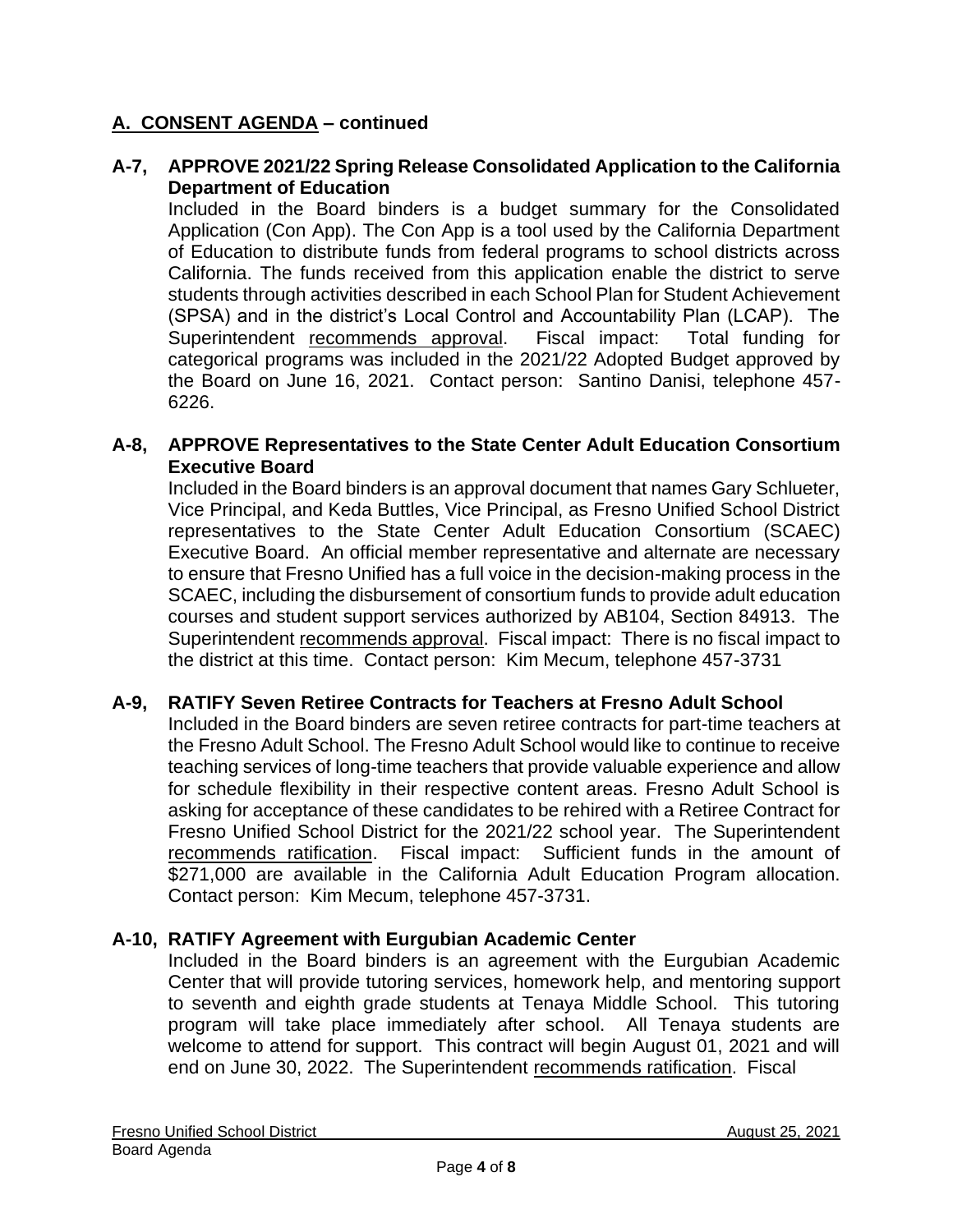## **A. CONSENT AGENDA - continued**

impact: Sufficient funds in the amount of \$30,000 are available in the After-School Expansion Funds. Contact person: Kim Mecum, telephone 457-3731.

#### **A-11, RATIFY Memorandum of Understanding between Fresno Unified School District, State Center Community College District and State Center Adult Education Consortium**

Included in the Board binders is a Memorandum of Understanding that is renewed annually between the State Center Community College District (SCCCD) and Fresno Unified School District for Fresno Adult School (FAS) as members of the State Center Adult Education Consortium (SCAEC). In efforts to meet the requirements of Assembly Bill 104 (AB104) and the California Adult Education Program (CAEP) funding, Fresno Unified School District through FAS will be responsible for monitoring activities and providing the SCAEC with all information required to fulfil the responsibilities of State reporting. This includes any AB104 information necessary for the successful completion of AB104 mandated reports, performance measures and program outcomes. As the fiscal agent for the SCAEC, the SCCCD will release the approved allocation in the sum of not more than \$5,469,699 to Fresno Unified School District over the 12 months during the 2021/22 fiscal year. The Superintendent recommends approval. Fiscal impact: Sufficient funds in the amount of \$5,468,699 are available in in 2021/22 Consortium allocation. Contact person: Kim Mecum, telephone 457-3731.

#### **A-12, RATIFY Third Amendment to the Manchester Center Lease for Fresno Adult School**

Included in the Board binders is the third amendment to the Manchester Center lease for the Fresno Adult School. Ratification is requested for a third amendment to the Manchester Center lease for the Fresno Adult School satellite campus reducing monthly rent costs by 10% and exercising a termination of lease notification from June 30, 2024 to March 31, 2022 as a result of a decrease of revenue collected due to the pandemic. The Superintendent recommends ratification. Fiscal impact: Sufficient funds of \$113,379 are available in the Adult Education Budget. Contact person: Kim Mecum, telephone 457-3731.

#### **A-13, RATIFY Change Orders**

Included in the Board binders is information on Change Orders for the following projects:

| • Bid 20-19, Fresno High School Career Technical Education (CTE) Building |     |        |
|---------------------------------------------------------------------------|-----|--------|
| Construction                                                              |     |        |
| Change Order 5 presented for ratification                                 | - S | 67.387 |
|                                                                           |     |        |

• Bid 21-25, Hoover High School Career Technical Education (CTE) Building and Construction Trades, Classroom Shop Improvements Change Order 1 presented for ratification \$ 48,157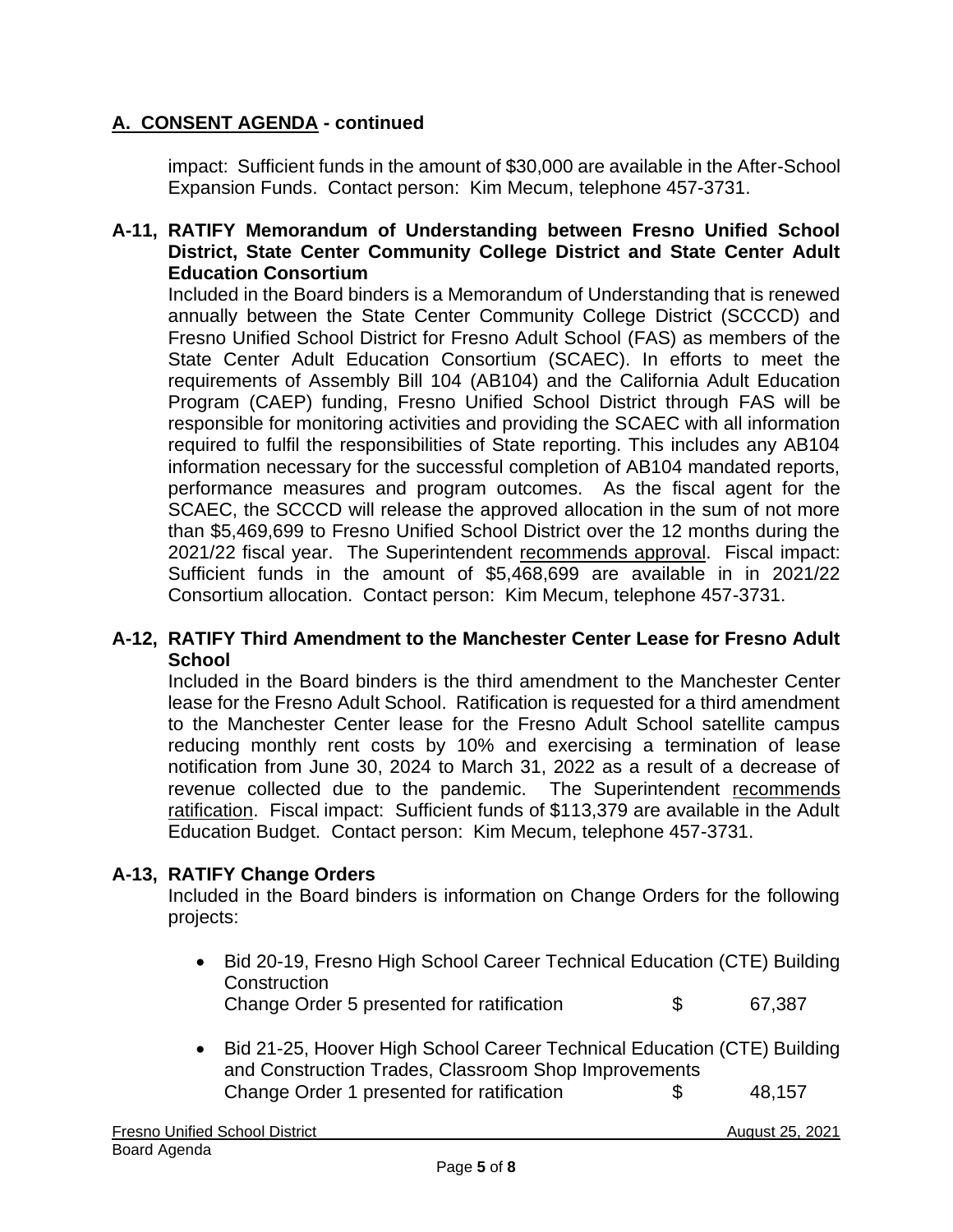## **A. CONSENT AGENDA - continued**

The Superintendent recommends ratification. Fiscal impact: Sufficient funds in the amount of \$115,544 are available in the Measure X Fund for Bids 20-19 and 21-25. Contact person: Karin Temple, telephone 457-3134.

#### **A-14, RATIFY Purchase Orders from June 01, 2021 through June 30, 2021**

Included in the Board binders is information on purchase orders issued from June 01, 2021 through June 30, 2021. For the reported dates, no purchase orders are identified that may present a potential conflict of interest for an individual Board member. Please be advised that pursuant to Board Bylaw 9270, each individual Board member has a continuing duty to disclose and abstain from voting on any item where the potential for a conflict of interest exists. The Superintendent recommends ratification. Fiscal impact: Funding is noted on the attached pages. Contact person: Karin Temple, telephone 457-3134.

#### **A-14a,APPROVE Proposed Amendment to the 2021/22 Board Meeting Calendar**

Included in the Board binders is a proposed amendment to the 2021/22 Board Meeting Calendar. Approval of this item will reschedule the September 01, 2021 Board Workshop to September 29, 2021. The Superintendent recommends approval. Fiscal impact: There is no fiscal impact to the district at this time. Contact person: David Chavez, telephone 457-3566.

#### **END OF CONSENT AGENDA (ROLL CALL VOTE)**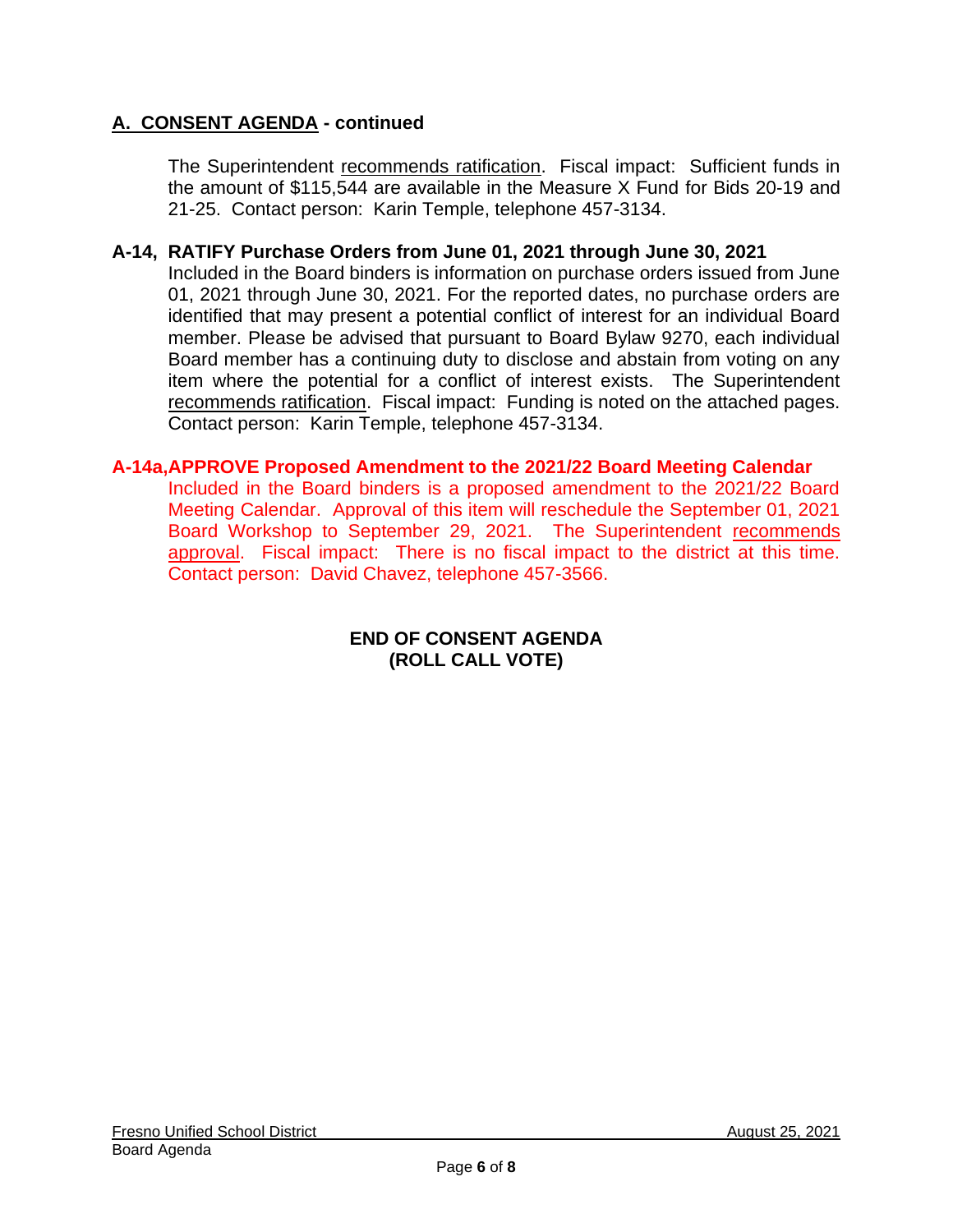## **UNSCHEDULED ORAL COMMUNICATIONS**

Individuals who wish to address the Board on topics within the Board's subject matter jurisdiction, but **not** listed on this agenda may do so at this time. If you wish to address the Board on a specific item that is listed on the agenda, you should do so when that specific item is called. Individuals shall submit a speaker card specifying the topic the wish to address. The card must be submitted before the Board President announces unscheduled oral communications.

While time limitations are at the discretion of the Board President, generally members of the public will be limited to a maximum of three (3) minutes per speaker for a total of thirty (30) minutes of public comment as designated on this agenda. Any individual who has not had an opportunity to address the Board during this initial thirty (30) minute period may do so at the end of the meeting after the Board has addressed all remaining items on this agenda. Without taking action and only as expressly permitted by Board Bylaw 9323, Board members may ask questions, make brief announcements, or provide a brief response to statements presented by the public about topics raised in unscheduled oral communications. Board members must be recognized by the President in order to speak and will generally be limited to no more than one (1) minute each for this purpose. The Board President shall have the discretion to further limit Board members' opportunity to speak on topics raised in unscheduled oral communications to ensure the orderly and efficient conduct of district business.

Members of the public with questions on school district issues may submit them in writing. The Board will automatically refer to the Superintendent any formal requests that are brought before them at this time. The appropriate staff member will furnish answers to questions.

# **B. CONFERENCE/DISCUSSION AGENDA**

## **6:30 P.M.**

**B-15, OPPORTUNITY for PUBLIC DISCLOSURE and RATIFICATION of the 2021- 2024 Negotiated Collective Bargaining Agreement between Fresno Unified School District and California School Employees Association, Chapter 143** In accordance with Government Code 3547.5, all major provisions of collective bargaining agreements are to be presented at a public meeting of the public-school employer before the employer enters into written agreement with an exclusive representative. Included in the Board binders is a copy of the Tentative Agreement between Fresno Unified School District and California School Employees Association, Chapter 143. The Superintendent recommends ratification. Fiscal impact: The estimated cost is included in the disclosure agreement. Contact person: Paul Idsvoog, telephone 457-3548.